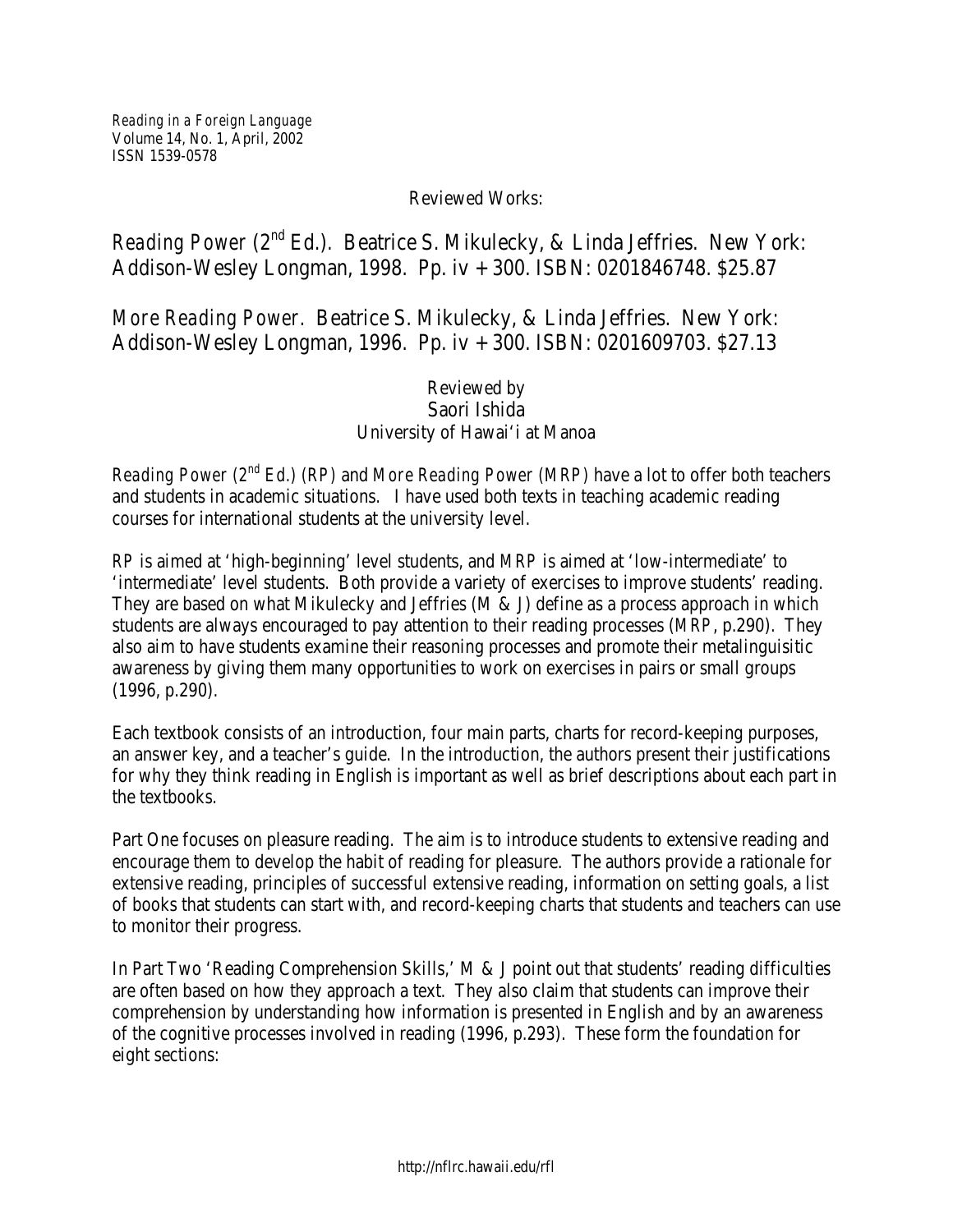- o Scanning
- o Previewing and predicting
- o Building vocabulary
- o Identifying topics that are common among groups of words
- o Identifying topics for paragraphs
- o Understanding paragraph patterns
- o Skimming
- o Making inferences

Each section begins with a rationale, followed by exercises sequenced from easy to difficult. *MRP* has two additional units, identifying main ideas and summarizing.

While the two textbooks target different levels of students, the comprehension skill-building units are quite similar. The major differences are the level of vocabulary, the length and the complexity of reading passages, and the level of cognitive involvement involved in doing the activities.

Part Three, Thinking Skills, may appear to be unrelated to the aim of these textbooks, viz., to improve students' reading skills. However, M & J claim that "learning to read well in English means learning to think in English" (1996, p.297). The exercises in this part are designed to have students attend to syntactic, semantic, or logical clues in order to follow the way in which ideas are presented in English. The exercises are also carefully sequenced in terms of length and complexity to help students make a smooth transition from "translating from English to their first languages" to "thinking in English" (p.297).

Part Three also has a number of short paragraphs made up of simple sentences ranging from three to ten; the last sentences are always incomplete. Students have to think about an ending which would complete the sentence logically, and pick up one from four possible endings. In *RP*, there are 25 sets of five exercises, which means there are in total of 125 exercises. In *MRP*, there are 100 exercises.

It is Part Four that makes these two textbooks unique and different from other reading textbooks, as it provides exercises for increasing reading rates. M & J provide two reasons why students should learn to read faster (1996, p.206, p.297). First, students in academic contexts usually face large number of reading assignments. They tend to take a much longer time to complete these readings than their native English speaking counterparts, so that there is little time left for them to absorb what they are supposed to learn from the readings. Second, students can improve their reading comprehension by learning to read faster. Before students actually start to practice learning to read faster, the authors provide some preliminary exercises in which students can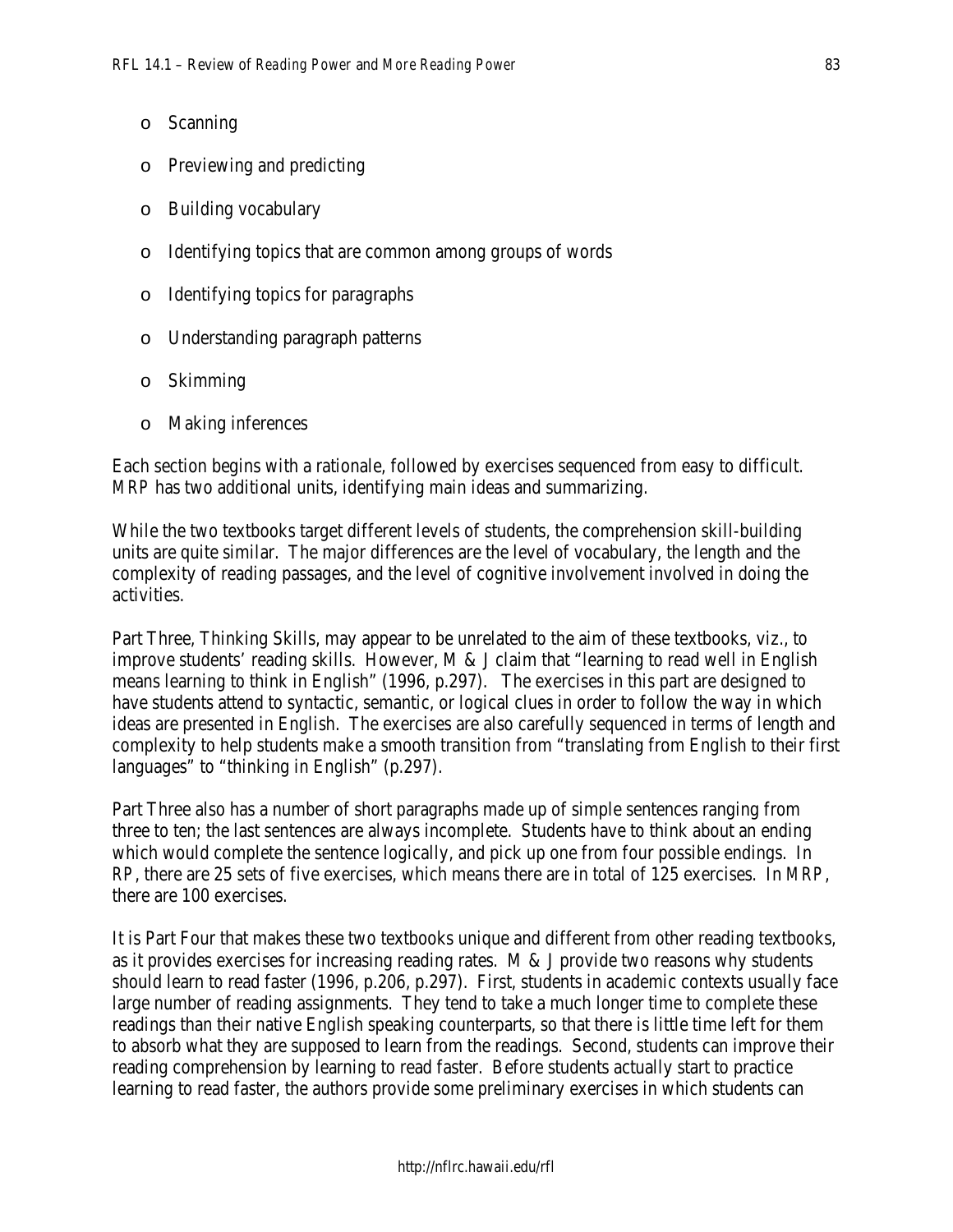understand the rationale for the timed reading activities, for checking their reading habits, and for learning how to do the timed reading exercises.

In *RP*, there are 40 timed reading passages about an American family. The first half of timed reading passages is 200 words in length, and the second half is 400-words long. Students read a passage while their teacher or they time their reading rate, and they answer eight questions about general points in the passage. After answering the questions, they can check their answers in the answer key and write their scores (the numbers of correct answers) on the Faster Reading Progress Chart. They can also find their reading rate on the Reading Rate Tables and mark the Faster Reading Progress Chart according to their reading rate.

In *MRP*, there are a few things that are different from *RP*. There are 30 timed reading passages comprised of three different topics, Hawai`i, Maria Montessori, and Global Issues. Each topic has ten timed reading passages 500-words long.

At the end of both texts, there are charts and tables that students can use to monitor their progress throughout their use of them. Moreover, an answer key comes with both of the textbooks, so students can use the textbooks on their own outside their classes.

There is a teacher's guide for each volume, in which M & J provide detailed explanations about how to use the textbooks, including the teacher's role in reading class, planning reading classes, and how to make the reading class exciting and effective.

A real strength of these textbooks lays in Part Four 'Reading Faster.' As far as I know, no other reading textbook provides such an exhaustive selection of timed reading passages. M & J emphasize that students should read faster and, at the same time, maintain a high level of comprehension. In addition, the timed reading activities come with Reading Rate Tables and Faster Reading Progress Charts, making it is easy for students to do the exercises on their own, to keep records of their reading rates and comprehension scores, and to see their progress visually. Furthermore, by seeing their progress, students can set their own goals in the timed reading activities.

Another unique aspect of these textbooks is that M & J introduce extensive reading in Part One, and that students are carefully instructed to choose books to read for fun on their own. Teachers can use the information in the teacher's guide to help students get started with extensive reading. Even if teachers are not familiar with extensive reading, they can grasp how important it is for students to engage in extensive reading and how to incorporate extensive reading components into reading class.

As previously mentioned, the exercises provided by M & J in Parts Two, Three, and Four are based on "a process approach," in which students are encouraged to pay attention to their reading processes (1996, p.290). I think the exercises in these parts can also promote students' metalinguisitic awareness very effectively. For example, students have many opportunities to work in pairs or small groups, which helps them to think about their processes of reaching particular answers, to verbalize their thoughts and reasons, and to be aware of how they approach reading texts. In some of the scanning exercises, students are given opportunities to make their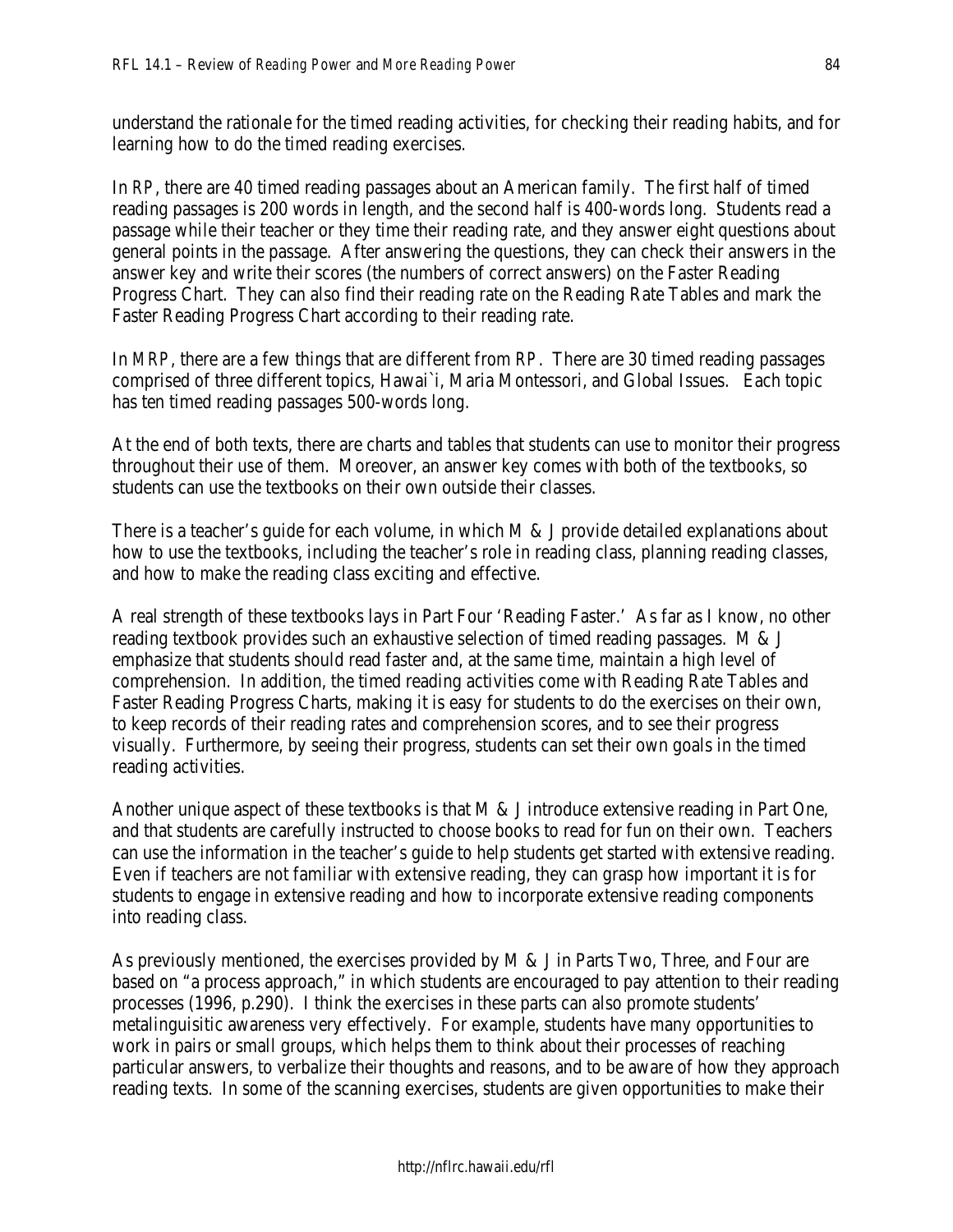own questions for their classmates, which helps them learn to ask questions as they read (1996, p.294).

The teacher's guide is also another strength of these two textbooks. It provides detailed descriptions about exercises and procedures as well as explanations on how to use the textbooks. Since the exercises in the four parts are designed to be used in consecutive order to maximize students' learning, M & J list four different types of reading classes in terms of hours of classes in one semester with brief outlines of these classes.

The volumes do have some limitations. First, *RP* targets 'high-beginning' level students while *MRP* is designed for 'low-intermediate' to 'intermediate' level students. I used exercises as supplemental materials from *RP* for an intermediate level academic reading class, and those from *MRP* for an advanced level academic reading class. Neither was completely appropriate for both classes. Some exercises from *RP* were too easy for the intermediate level students, but some from *MRP* were too difficult. Likewise, some from *MRP* were too easy for the advanced level students. Thus, I had to adapt some exercises to meet my students' level and look for other materials that were more challenging for my students. I think that it would be very useful if there were a textbook in *RP* series designed for 'high-intermediate' to 'advanced' level students.

Second, the timed reading activities are intended to help students improve their reading rate while maintaining a high level of comprehension. Unfortunately, the comprehension questions following the timed reading passages ask about general ideas in the passages, not about important points of the passages. Some of the questions are vague, and students may not always agree with the answers in the answer key. The level of difficulty of the questions is not consistent; some questions are too easy but some are rather difficult.

Third, I used the timed reading passages from *RP* in the intermediate level reading class for one semester. When we started to do the timed reading activities, I had no idea about my students' reading rate. After using them a couple of times in class, I noticed that most of my students were able to read much faster than the rate *RP* assumed. I thought about using the timed reading passages from *MRP* for this class and showed one of the passages to my students, but they told me that they were too challenging for them, and that it would take longer to do a timed reading activity. Thus, I had to create new reading rate tables and faster reading progress charts for my class.

Finally, the reading passages in *RP* and *MRP* come from a variety of sources such as book review articles, newspaper articles, advertisements, excerpts from an encyclopedia, dialogues, play scripts, excerpts from an autobiography. This variety allows students to have valuable experiences in reading different kinds of texts in different ways. However, the courses I taught focused on academic reading, so students sometimes seemed to be uncomfortable in doing reading exercises using the non-academic readings in class, as these readings were not closely related to their needs in academic reading. Although I think that it is useful for students to have contact with and experience non-academic reading texts, I could not ignore the students' need to focus on more academic readings. I would like to use a textbook which has the same components as these two volumes but which also contains more academic readings.